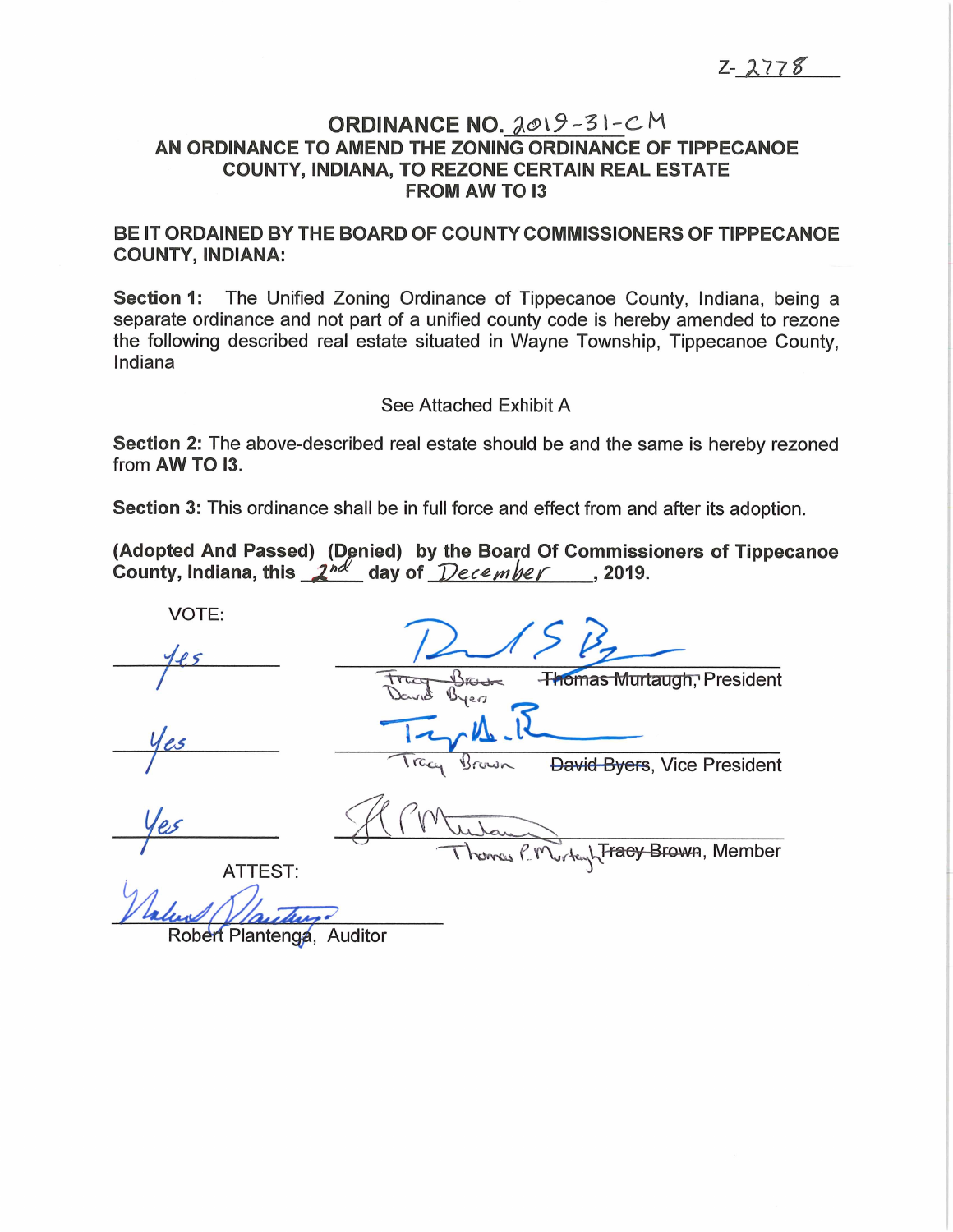## Parcel No. 79-09-23-400-001.000-028

2)<br>A parcel of land in the Southeast fractional quarter of Section 23, Township 22 North, Range 6 West, located in Wayne<br>A parcel of land in the Southeast fractional quarter of Section 23, Township 22 North, Range 6 West, <u>Parcel No. 79-09-23-400-001.000-028</u><br>A parcel of land in the Southeast fractional quarter of Section 23, Township 22<br>Township, Tippecanoe County, Indiana, described more particularly as follows A parcel of land in the Southeast fractional quarter of Section 23, Township 22 North, Range 6 West, located in Wa<br>Township, Tippecanoe County, Indiana, described more particularly as follows:<br>Beginning at a point 1977.1 f

Fownship, Tippecanoe County, Indiana, described more particularly as follows:<br>Beginning at a point 1977.1 feet North and 728.9 feet S 72 degrees 00' E of the Southwest corner of the Southeast<br>fractional quarter of Section A parcel of land in the Southeast fractional quarter of Section 23, Township 22 North, Range 6 West, located in Wayne<br>Township, Tippecanoe County, Indiana, described more particularly as follows:<br>Beginning at a point 1977. Township, Tippecanoe County, Indiana, described more particularly as follows:<br>Beginning at a point 1977.1 feet North and 728.9 feet S 72 degrees 00' E of the Southwest corner of the Southeast<br>fractional quarter of Section South line of Burnett's Reserve 1536.5 feet to the center of State Road No. 25; thence N 24<br>centerline of said State Road 435.6 feet; thence N 72 degrees 00' W parallel to the South lin<br>feet; thence S 24 degrees 07 1/2' W South line of Burnett's Reserve 1536.5 feet to the center of State Road No. 25; thence N 24 degrees 07 1/2' E along the centerline of said State Road 435.6 feet; thence N 72 degrees 00' W parallel to the South line of Burn

containing 15.30 acres, more or less, including 0.30 acres of State Road No. 25 right of way.<br>EXCEPTING therefrom a rectangular tract of 80 feet frontage along State Road 25 and extending 326 feet northwesterly, which exce

A parcel of land in the Southeast fractional quarter of Section twenty-three (23), Township twenty-two (22) North, Range six (6) West, described more particularly as follows:

Commencing at the Southwest corner of the Southeast fractional quarter (Bernsten Monument per records) of Section forty-five seconds (00° 25' 45") East along the West line of said quarter section two thousand fifty-eight and nine<br>hundredths (2058.09) feet; thence parallel with the South line of Burnett's Reserve South seventy-one degr twenty-three (23), Township twenty-two (22) North, Range six (6) West; thence North zero degrees twenty-five minutes<br>forty-five seconds (00° 25' 45") East along the West line of said quarter section two thousand fifty-eigh minutes fifteen seconds (71° 37' 15") East one thousand eight hundred fifty and ninety-seven hundredths (1850.97) feet<br>the POINT OF BEGINNING; thence continuing South seventy-one degrees thirty-seven minutes fifteen second the POINT OF BEGINNING; thence continuing South seventy-one degrees thirty-seven minutes fifteen seconds (71° 37'<br>15") East parallel with the South line of Burnetts Reserve four hundred four and eighty-nine hundredths (404 tract recorded as Instrument No. 8610744 in the Office of the Tippecanoe County Recorder; thence on and along said<br>centerline North twenty-four degrees forty-seven minutes thirty-one seconds (24° 47' 31") East two hundred (218.00) feet; th<br>and eighty-nine<br>47' 31") West tw<br>(2.014) acres, n<br>ALSO EXCEPT 47' 31") West two hundred eighteen (218.00) feet to the POINT OF BEGINNING, containing two and fourteen thousandths (2.014) acres, more or less, including one hundred seventy-five thousandths (.175) acre of State Road No.

A parcel of land in the Southeast fractional quarter of Section twenty-three (23) Township twenty-two (22) North, Range six<br>(6) West, more particularly described as follows:<br>Commencing at the Southeast corner of a fifteen

(6) West, more particularly described as follows:<br>Commencing at the Southeast corner of a fifteen and thirty hundredths (15.30) acre tract recorded in Instrument #861074<br>thence running northerly along the center of State continuing along State Road 25 a distance of one hundred thirty-eight (138.00) feet; thence North seventy-one degrees<br>thirty-seven minutes fifteen seconds (71° 37' 15") West four hundred forty-four and ninety-two hundredth

 $13,09$